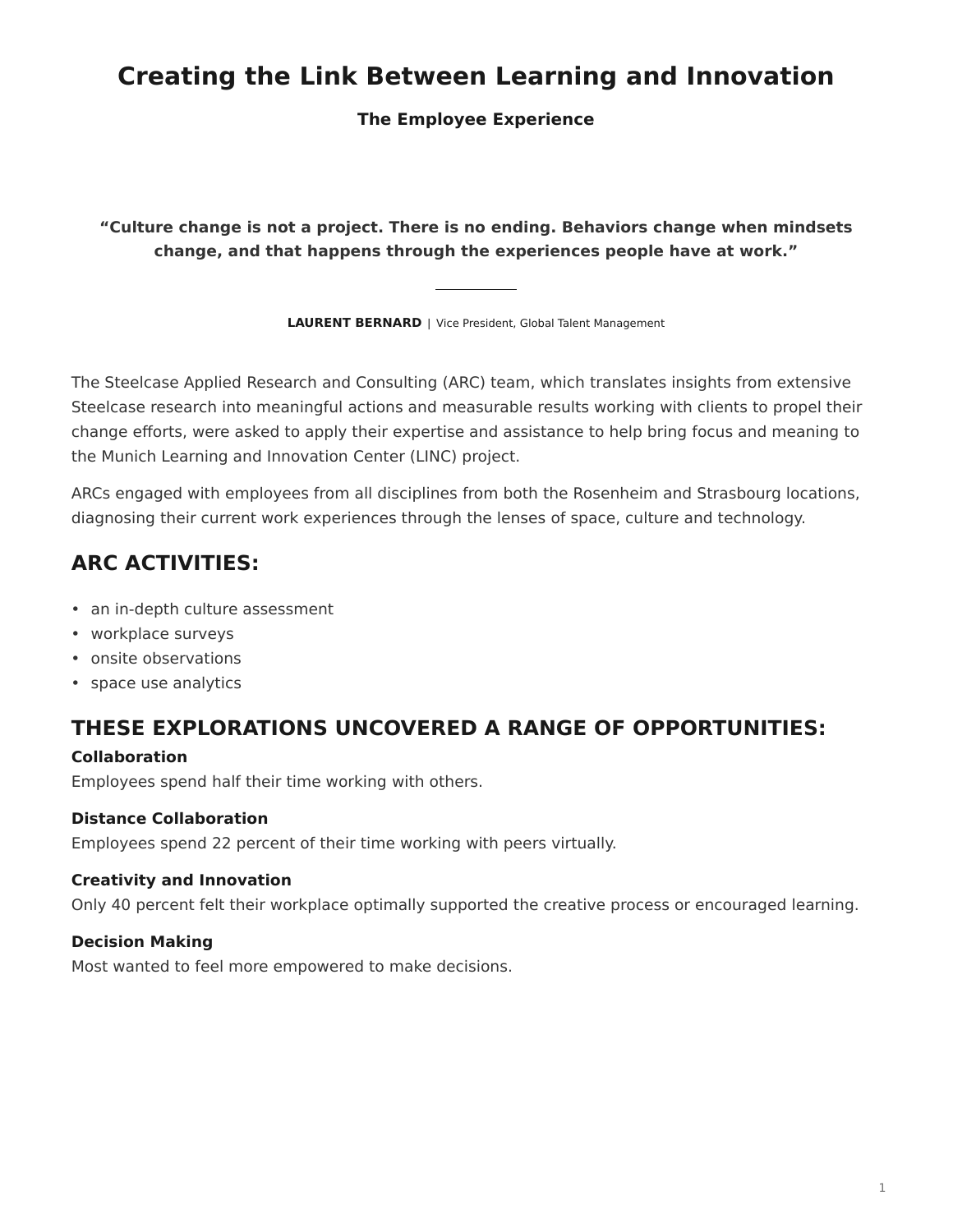To pave the way for change, employees from all levels of the organization were invited to workshops where they actively co-created their ideal work experiences using ARC's proprietary methods and tools. In small groups, they explored how their individual needs related to corporate priorities and how the organization could begin to evolve to close gaps. Involving employees in these significant ways primed them for change.

## **Most workshop participants left with a new, optimistic attitude of "let's do this, let's change together."**

## **EMPLOYEE EXPERIENCE GUIDING PRINCIPLES**

Based on their explorations, the employee experience team synthesized these principles to help inform the design of the new LINC workplace:

### **Empowerment + Trust**

Support the autonomy that is required to be effective and agile in a networked organization.

#### **Experimentation**

Embed continuous learning into everyday work as exploration, risk-taking and learning from failure.

#### **Collaboration**

Empower cross-functional collaboration across departments and locations, making effective use of global resources and experience.

#### **Authenticity**

Encourage employees to be themselves, freely express and share their ideas and contribute in a way that supports who they are.

#### **Belonging**

Help employees expand their focus from being part of a department or team to being part of a globally integrated and networked Steelcase.

**NEXT CHAPTER –** [Learning Principles](https://www.steelcase.com/research/articles/creating-link-learning-innovation-learning-principles/) **PREVIOUS CHAPTER - [The Central Question](https://www.steelcase.com/research/articles/creating-link-learning-innovation-central-question/)** 

**[+About Steelcase](https://www.steelcase.com/discover/steelcase/our-company/)**

**[+Customer Care](#page-0-0)**